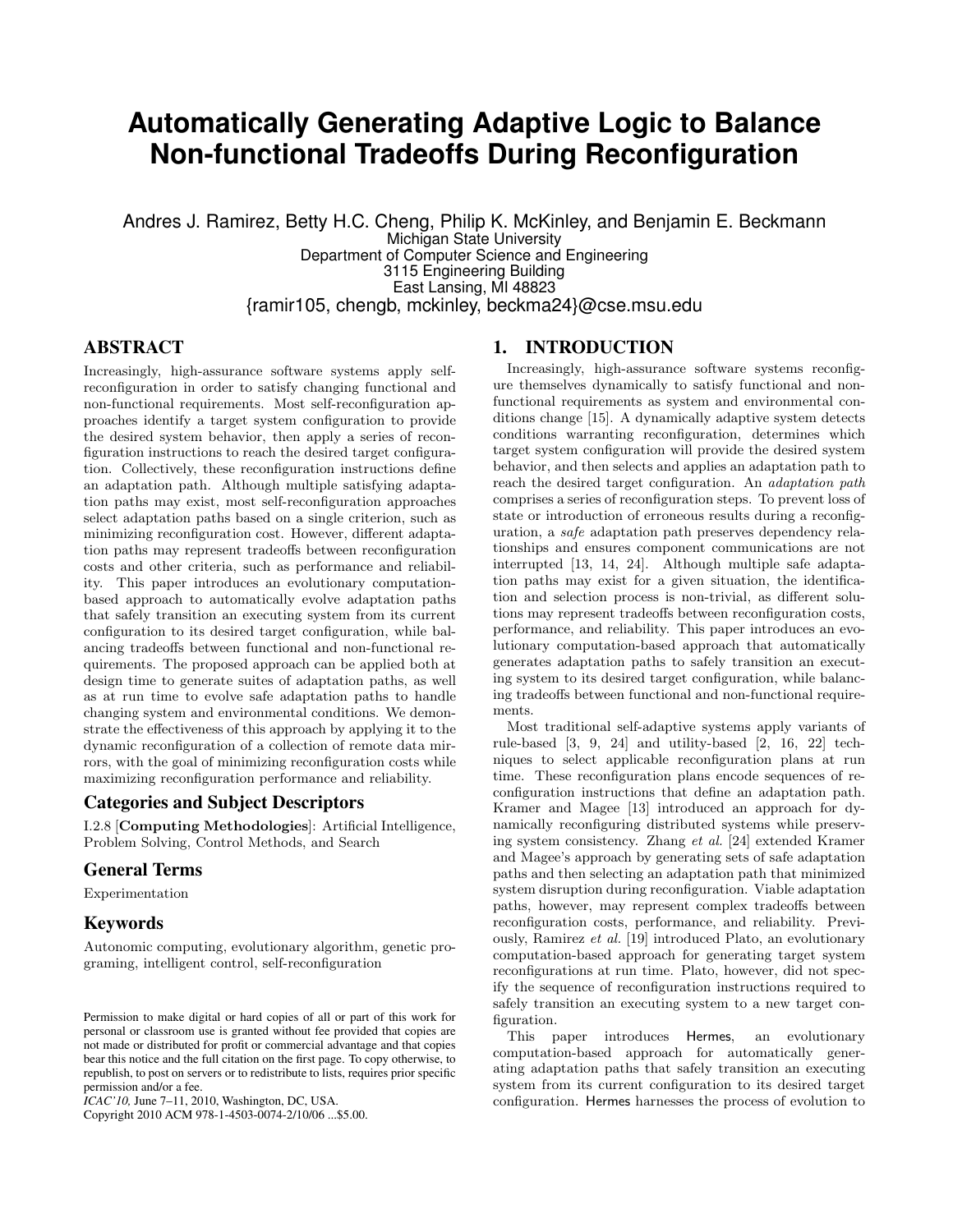efficiently explore parts of a vast solution space comprising all possible adaptation paths. Moreover, instead of focusing on a single criterion when generating adaptation paths, Hermes evolves solutions that balance competing objectives between functional and non-functional requirements, such as minimizing reconfiguration costs while maximizing reconfiguration performance and reliability. Additionally, Hermes can be applied at design time to generate alternative adaptation paths, and at run time to generate safe adaptation paths that handle changing system and environmental conditions.

Hermes applies *genetic programming* to efficiently evolve safe adaptation paths. In contrast to many other evolutionary computation-based techniques, genetic programming [12] generates executable programs that solve specific and complex tasks, such as regression and robotic controllers. As such, each program evolved by Hermes comprises executable reconfiguration instructions that specify structural and behavioral changes a dynamically adaptive system must perform to safely reach a target reconfiguration. To facilitate the evolution of safe adaptation paths, Hermes is initialized with a set of required reconfiguration instructions derived by performing a component-dependency analysis [13, 24] between the current and target system configurations; all adaptation paths must minimally have these instructions. Hermes then uses evolutionary techniques to gradually transform and improve an adaptation path by adding, removing, replacing, and reordering reconfiguration instructions to better balance competing objectives, while safely reaching the desired target configuration.

To demonstrate the effectiveness of this approach and leverage previous results on generating interesting target configurations [19], we applied Hermes to the dynamic reconfiguration of a network of remote data mirrors [8, 11] with the main objective of minimizing reconfiguration costs, while maximizing reconfiguration performance and reliability. Experimental results indicate that Hermes can significantly improve the overall quality of existing adaptation paths in real-time. The remainder of this paper is organized as follows. Section 2 provides background and related work on remote data mirroring, dynamic change management control, and genetic programming. In Section 3 we describe the design, implementation, and configuration of Hermes. In Section 4 we present the results of applying Hermes to an industrial-scale problem. We then analyze experimental results in Section 5. Lastly, we summarize our findings and briefly discuss future work in Section 6.

#### 2. BACKGROUND & RELATED WORK

This section first presents the concept of remote data mirroring. We then overview dynamic change management and present related work. Lastly, we describe genetic programming and explain how it automatically generates executable programs.

## 2.1 Remote Data Mirroring

Remote data mirroring is a technique that stores copies of data at physically distinct locations, thereby isolating important data from failures that may affect either the original data or the duplicate copies at remote mirrors [8]. Remote data mirroring is a complex and expensive task that should be done only when the cost of losing data outweighs the cost of protecting it [11]. Essentially, remote data mirroring enables access to important data even if one copy is lost, corrupted, or becomes unreachable. For example, in the event of a failure, a remote data mirror may either reconstruct lost data or failover to another remote data mirror that contains the desired data. Remote data mirrors may either propagate data synchronously, where secondary sites receive and apply writes before the write completes at the primary, or asynchronously, where updates accumulate at the primary site and are periodically sent to secondary sites [11]. While it is often desirable to keep data as consistent as possible between remote data mirrors, remote data mirroring designs generally involve tradeoffs between performance, cost, and potential for data loss.

## 2.2 Dynamic Change Management

Developers often design and implement adaptation paths at design time to address specific reconfiguration scenarios that may arise at run time [2, 3, 9, 23]. For example, Figure 1 illustrates an adaptation path for reconfiguring the underlying topology in a network of remote data mirrors. In this setting, adaptation paths comprise a series of reconfiguration instructions that modify the structure and behavior of a system. Given a starting and a target system configuration, developers can either hand code or automatically generate these adaptation paths. Several of these automated approaches [21, 24] are based on Kramer and Magee's dynamic change management approach for reconfiguring distributed computing systems while preserving system consistency during the reconfiguration.



Figure 1: Reconfiguring a network of remote data mirrors.

In Kramer and Magee's dynamic change management model [13], components reach active, passive, and quiescent operational states in bounded time. Active components may initiate, accept, and service requests. For instance, an active remote data mirror may send requested data to other remote data mirrors while also diffusing new data to be replicated across the network. In contrast, passive components may accept and service requests, but may not initiate new requests nor be currently engaged in a transaction they initiated. A passive remote data mirror, for example, may send requested data to other remote data mirrors, but may not diffuse new data across the network. Quiescent components, on the other hand, are neither engaged in a transaction nor will they receive or initiate new requests. Thus, a quiescent remote data mirror will neither diffuse data across the network nor receive data requests from other remote data mirrors. To reach a quiescent state, however, all neighboring components must first reach a passive state that prevents components from receiving or initializing requests during reconfiguration.

Kramer and Magee's quiescence requirement for safe adaptation [13] may result in significant degradation of system performance because components not involved in an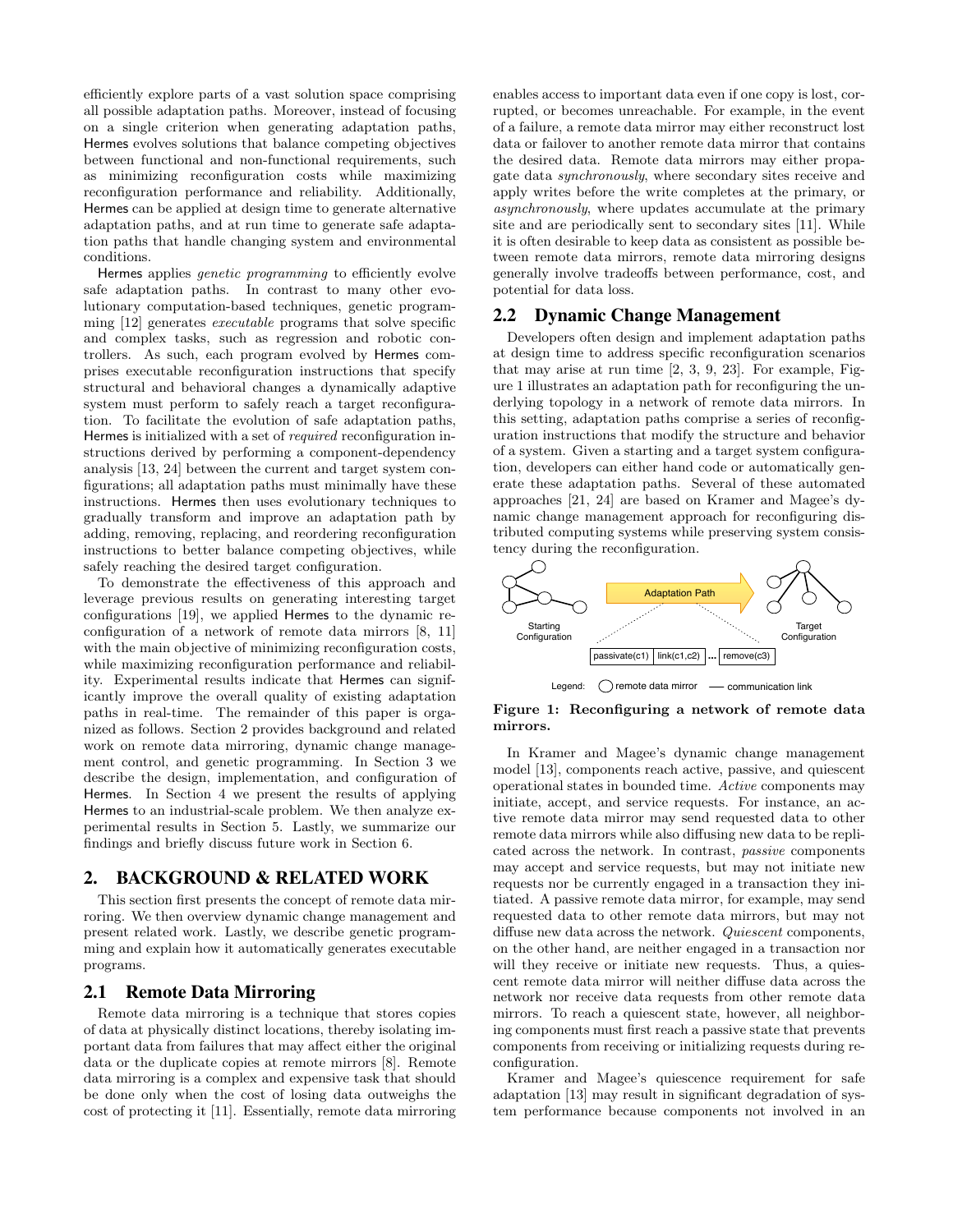adaptation may need to temporarily reach passive states. Vandewoude et al. [21] introduced the concept of tranquil $ity$  as a weaker but sufficient condition for preserving system consistency during adaptation. In contrast to quiescence, tranquility does not require neighboring components to reach passive states before a component undergoes a reconfiguration. Specifically, only components involved in a reconfiguration must reach passive states, thus providing tranquility an advantage of being less disruptive than quiescence. However, Vandewoude et al. also showed that reaching tranquility in a bounded time is not guaranteed. For instance, a component undergoing adaptation may receive requests from active neighboring components at any time. As a result, reaching tranquility is considerably influenced not only by the order in which requests from neighboring components arrive, but also by whether those requests overlap or not. Although experimental evaluations conducted by Vandewoude et al. [21] showed this scenario to be rare, if tranquility is not reachable in bounded time, then the system must regress to a quiescent state.

Zhang et al. [24] further extended Kramer and Magee's approach by generating graphs of all possible safe adaptations. Each edge in the safe adaptation graph encodes a safe reconfiguration step. Furthermore, each reconfiguration step in the graph is associated with a relative cost that measures the approximate time required for the reconfiguration step to complete. Once the safe adaptation graph is generated, Zhang et al. apply Dijkstra's algorithm to search for a safe reconfiguration that minimizes system disruption. While their approach guarantees globally optimal solutions, the complexity of the algorithm is exponential with respect to the number of components involved in the reconfiguration. As a result, their approach may be impractical if reconfigurations involve many components.

Goldsby et al. [5, 6] applied digital evolution to evolve suites of structural and behavioral models of adaptive systems (i.e., target configurations) that not only satisfy functional requirements, but also provide different tradeoffs between non-functional properties. In addition, Ramirez et al. [18, 19] introduced a real-time evolutionary computationbased approach to explore system configurations that balance non-functional tradeoffs according to current system and environmental conditions. Although both approaches explore broader sets of target adaptive system configurations, neither approach produces the sequence of reconfiguration instructions required to safely transition the executing system from one target configuration to another.

#### 2.3 Genetic Programming

Genetic programming is a search-based technique that generates executable programs to solve specific tasks [12]. In a genetic program, an individual encodes a candidate executable program in a genome comprising sets of instructions and terminals that can be executed directly on a computer or on a virtual environment; typically, a tree-based genome representation is used to facilitate a hierarchical evaluation of the program. In contrast, Hermes uses an interpreted linear genome representation (see Figure 2). Specifically, a genome in Hermes encodes an adaptation path comprising a vector of reconfiguration instructions. Each reconfiguration instruction can be mapped to low-level implementation code responsible for enacting structural and behavioral changes throughout the adaptive system. In addition, the position

of an instruction in a linear representation explicitly determines the order in which it is executed, which may or may not be the case with tree-based program representations [1]. This explicit ordering of instructions is critical when evaluating the safety of an adaptation path.



Figure 2: Linear-based program encoding.

Genetic programs examine multiple individuals in parallel, storing them in a population. Fitness functions are used to map the quality of an individual's encoded solution to a scalar value. A genetic program uses this fitness value to compare the relative qualities of different individuals and thus selects better solutions. To generate new solutions, genetic programming applies two key operators, crossover and mutation. The crossover operator exchanges genetic material from two existing individuals in the population to create two new individuals, each representing different solutions. As Figure 3 illustrates, in a linear representation, twopoint crossover first randomly selects two individuals from the population as parents, A and B. Two indices are then randomly selected from each parent to indicate the range of instructions that will be exchanged. These instructions are then swapped, creating two new individuals, AB and BA. Ideally, the crossover operator exchanges key building blocks, or groups of instructions that have meaning in isolation, between existing individuals to generate more fit solutions as offspring [7].



Figure 3: Two-point crossover in linear genetic program.

In contrast to the crossover operator, the mutation operator explores points in the solution space that perhaps are not currently found in the population [12]. The main objective of the mutation operator is to introduce variation into the population by randomly inserting, removing, and replacing instructions and terminals in randomly selected genomes [7]. Figure 4 illustrates an individual who is selected from the population and mutated. Specifically, in Figure 4, "remove(c2)" is replaced by "insert(c4)" and "in- $\text{sort}(c3)$ " is inserted into the genome, thus producing A'. Ideally, the mutation operator introduces variation into the population that will form part of the overall solution. Genetic programs typically execute until either the maximum number of iterations or generations are exhausted, or a fitness value within some specific threshold is reached.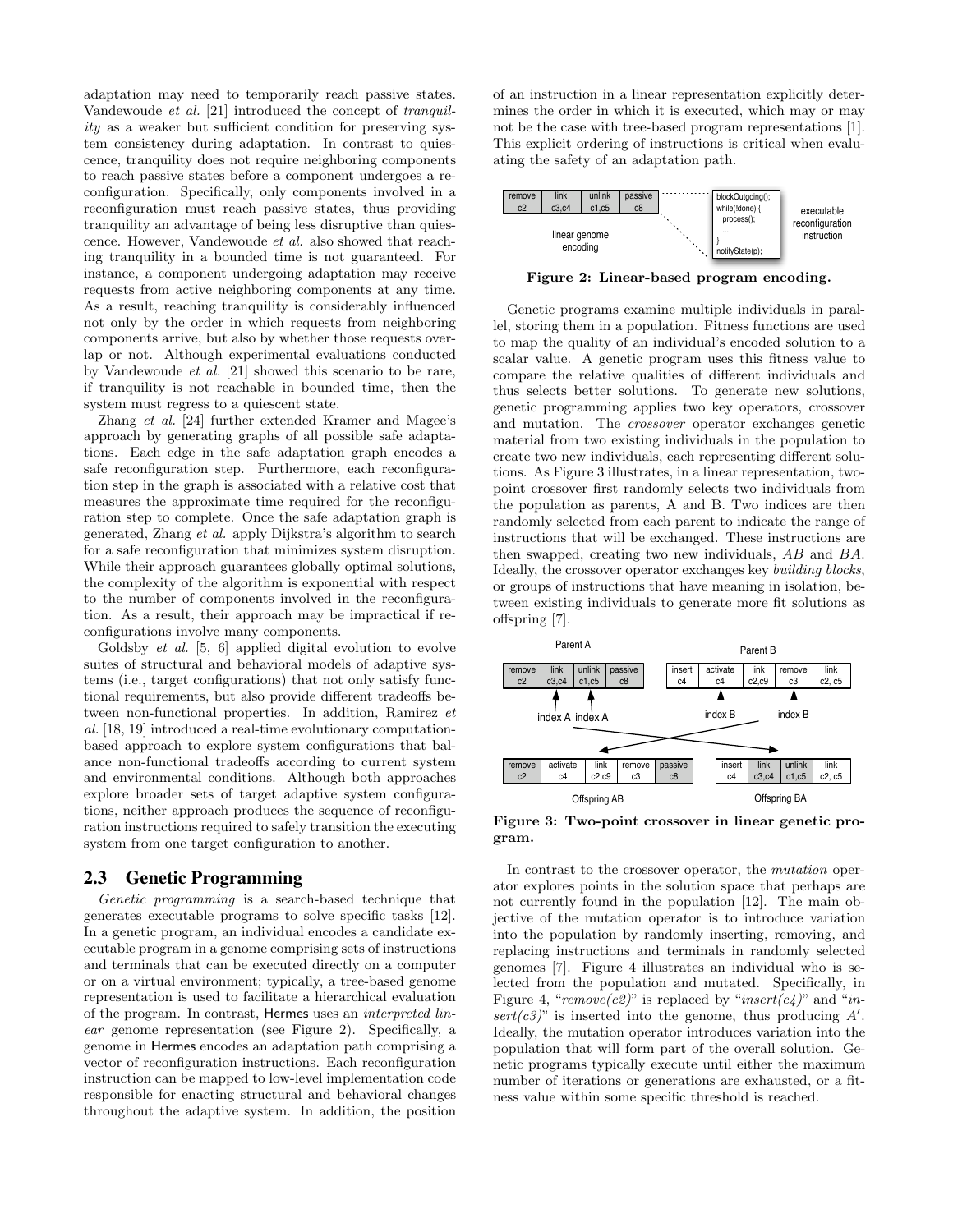

Figure 4: Mutation in linear-based genetic program.

## 3. PROPOSED APPROACH

Hermes generates safe adaptation paths between starting and target system configurations. Evolved solutions must satisfy the following two constraints, while balancing multiple, potentially competing, factors affecting the system. First, evolved adaptation paths may not reconfigure the executing system to configurations other than the specified target system. Second, evolved adaptation paths may never cause a dynamically adaptive system to reach an inconsistent or erroneous state. Therefore, if an adaptive system begins a reconfiguration in a consistent state, then it will also reach the target system configuration in a consistent state. We next describe how we applied Hermes to the dynamic reconfiguration of a remote data mirror network with the primary objective of minimizing reconfiguration costs while maximizing reconfiguration performance and reliability.

The proposed approach assumes the existence of an adaptive infrastructure comprising elements for monitoring [4, 17], decision-making [2, 10, 18, 19], and reconfiguration [3, 20, 23, 24] to support self-adaptation with assurance at run time. Additionally, it is assumed that the functional logic in the dynamically adaptive system implements a dynamic management interface that enables an adaptation driver to query and control the operational status of components towards active, passive, or quiescent states in bounded time. With this infrastructure available, Hermes accepts monitoring information, and starting and target system configurations as inputs, and then produces safe adaptation paths that balance non-functional requirements as output. As such, developers may leverage Hermes at design time to generate suites of adaptation paths that may then be encoded into an adaptive system. Furthermore, Hermes may also be leveraged at run time to select and apply the best evolved safe adaptation path based on current system conditions.

## 3.1 Design

The following steps describe Hermes's design and implementation for reconfiguring networks of remote data mirrors. Note that Hermes may be applied to other application domains by extending the instruction set with applicationspecific reconfiguration instructions.

Instruction Set. The core instruction set that Hermes uses to construct safe adaptation paths is derived from Kramer and Magee's dynamic change management approach [13]. These instructions, comprising primitive reconfiguration operators, are briefly described in Table 1. An adaptation driver can issue these instructions to control the operational status of system components and reconfigure the application at run time. In addition, each reconfiguration instruction in Hermes is associated with a specific cost measuring the approximate amount of time required for the instruction to complete. For this paper, cost values reflect approximate and relative estimates for the domain of remote data mirroring. In practice, these costs may be refined

with empirical measurements gathered by the monitoring infrastructure.

Table 1: Description of reconfiguration instructions used by our genetic program.

| Instruction         | Description           | Cost(s) |
|---------------------|-----------------------|---------|
| Insert Component    | Adds component<br>to  | 10      |
|                     | the network.          |         |
| Remove Component    | Removes component     | 3       |
|                     | from the network.     |         |
| Link Components     | Establishes a commu-  | 3       |
|                     | nication path between |         |
|                     | the specified compo-  |         |
|                     | nents.                |         |
| Unlink Components   | Removes a communi-    | 2       |
|                     | cation path between   |         |
|                     | the specified compo-  |         |
|                     | nents.                |         |
| Activate Component  | Sets the operational  | 1       |
|                     | status of a component |         |
|                     | to active mode.       |         |
| Passivate Component | Sets the operational  | 5       |
|                     | status of a component |         |
|                     | to passive mode.      |         |

Terminal Set. In genetic programming, a terminal set specifies which objects are arguments of instructions. The terminal set in Hermes comprises remote data mirrors (components), as well as network links (connectors) that can be established between pairs of remote data mirrors. The specific terminal set is derived at run time by analyzing structural differences between starting and target system configurations. Thus, for this application the terminal set only includes remote data mirrors and network links involved in the reconfiguration.

GP Operators. Hermes applies a two-point crossover operator, as previously illustrated in Figure 3. In addition to the basic insertion, removal, and replacement operators, the mutation process in Hermes also applies a swap operator. The swap operator randomly exchanges the locations of two instructions in the genome and thus explores the effects of executing reconfiguration instructions in different orders.

Selection. In evolutionary algorithms, selection is the process by which better solutions thrive and sometimes even dominate the population. Hermes applies tournament selection, a variation that randomly selects  $k$  individuals from the population and then competes them against each other. The individual with the highest fitness value survives into the next generation where it may undergo further recombination and mutation.

Initialization. Genetic programs must be properly configured for the specific task being solved. Table 2 lists several genetic program parameters along with the specific values used in Hermes. Although these values were effective in the remote data mirroring case study, developers should explore various parameters when applying Hermes to other application domains.

In addition to the common genetic program configurations, Hermes requires an additional setup step. While most genetic programs begin execution from a "blank slate" population comprising random individuals, Hermes initializes each individual's encoded program with an initial adapta-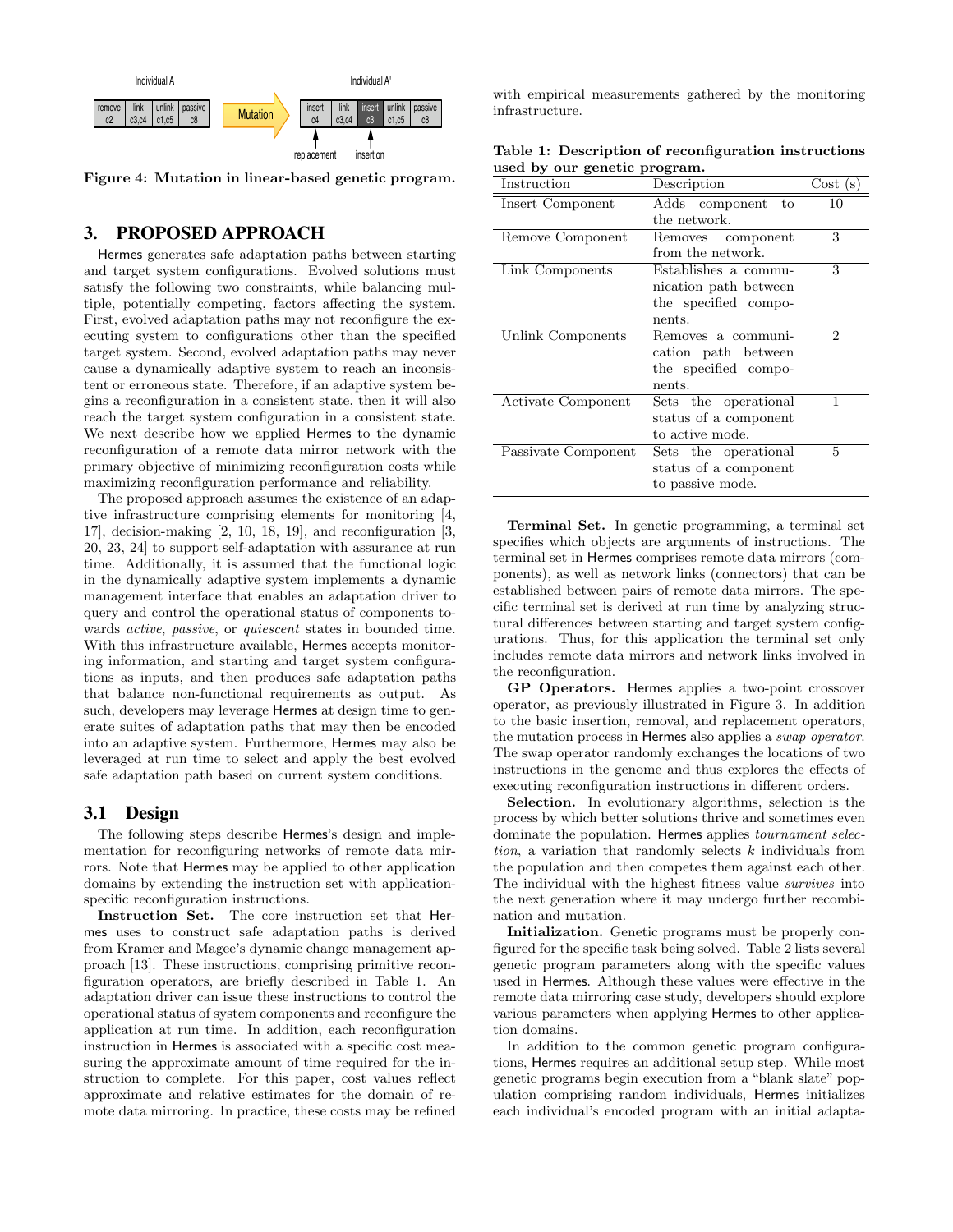Table 2: Genetic program configuration.

| Parameter        | Value             |
|------------------|-------------------|
| Population Size  | 1000              |
| Crossover Type   | Two-point         |
| Crossover Rate   | 20%               |
| Mutation Rate    | 50%               |
| Selection Type   | Tournament, $k=5$ |
| Selection Rate   | 30\%              |
| Max. Generations | 1500              |

tion path comprising specific instructions required to safely transition a system to its target configuration. These instructions are derived through component-dependency analysis [13, 24]. For example, if two remote data mirrors are connected in the target configuration but not in the starting configuration, then it can be deduced that somewhere in the adaptation path, both remote data mirrors must be linked. To preserve these required reconfiguration instructions in the population, no mutation operator in Hermes may remove them. This additional constraint, which is not typical of genetic programming, is needed because the starting and ending points of the evolutionary process are known; traditional genetic programming is more open-ended, where the objective of evolution is finding interesting endpoints. In contrast, Hermes is looking for interesting paths to get to known endpoints (i.e., target configuration). As a result, Hermes may modify the initial adaptation path in any possible way as long as it safely reconfigures the adaptive system to its target configuration.

It is important to consider the complexity of the solution space comprising all possible adaptation paths. First, we define  $n$  to be the number of instructions required to safely transition the system to its target configuration, as determined by component-dependency analysis. Exactly n! possible alternative solutions may be constructed by simply reordering the initial genome. Given that most non-trivial reconfigurations may comprise well over 20 instructions, the solution space comprises over  $2.43\times10^{18}$  different adaptation path alternatives, some of which safely transition the system to its desired target configuration, while many others do not. Given the vast number of combinations possible, no current method (manual or automated, heuristic or bruteforce exhaustive) is capable of exploring all possibilities in a reasonable amount of time.

#### 3.2 Fitness Sub-Functions

It is often the case that multiple fitness or utility functions are required to evaluate a single solution for multiple, and often competing, objectives [2]. For example, a particular remote data mirroring design that maximizes network performance is likely to either incur high operational costs or provide inadequate data protection. In general, most practical remote data mirroring solutions attempt to provide adequate data reliability and network performance without incurring excessive operational costs. A set of fitness subfunctions can be used to evaluate competing objectives, each focusing on a different concern. To this end, Hermes applies a set of fitness sub-functions derived and elaborated from published results in remote data mirroring [8, 11] and search-based software engineering [5, 24] domains.

Cost. The first criterion we consider in remote data mir-

roring is the cost of a reconfiguration. For this paper, we measure reconfiguration costs as the time required to execute an adaptation path. The following fitness sub-function measures the cost of reconfiguration:

$$
F_{\text{cost}} = 100 - \left(\frac{\text{time}_{ev} - \text{time}_{init}}{\text{time}_{init}} * 100\right)
$$

where time*init* and time*ev* measure the amount of time required for the initial and evolved adaptation paths to complete, respectively. This fitness sub-function guides the selection of individuals whose encoded solution reconfigures the network of remote data mirrors in less time. While Hermes associates reconfiguration costs with the time required to complete a reconfiguration, this time measurement could also be further refined into lost profits due to system disruption.

Performance. Another important criterion in remote data mirroring is the performance degradation caused by a reconfiguration. For this paper, we determine the performance of a reconfiguration by measuring the amount of data produced and diffused by remote data mirrors through the network during reconfiguration. The following two fitness sub-functions measure the performance of an encoded solution:

$$
\text{F}_{\text{P}_{act}} = 100 * \left( \frac{\text{components}_{act}}{\text{components}_{tot}} \right)
$$

and

$$
\mathbf{F}_{\text{data}_{sent}} = \sum_{i=1}^{\text{components}_{tot}} \text{time}_{act}(i) * \text{capacity}(i)
$$

where components*act* is the number of components in active mode during reconfiguration, components*tot* is the total number of components in the system, time*act*(i) measures the time a remote data mirror  $i$  is actively diffusing data during reconfiguration, and capacity(i) measures the data output produced by a remote data mirror per time unit. The first performance fitness sub-function,  $F_{p_{act}}$ , measures the percentage of components in the system in active mode throughout the reconfiguration. The second performance fitness sub-function,  $F_{\text{data}_{sent}}$ , measures the amount of data diffused through the network by remote data mirrors during reconfiguration. Together, these two fitness sub-functions guide the genetic program towards solutions that maximize the number of components actively diffusing data through the network during reconfiguration.

Reliability. The third criterion we consider for remote data mirroring is the reliability, or potential for data loss, of a reconfiguration. For this paper, we determine the reliability of a reconfiguration by measuring the amount of data queued during reconfiguration. The following two fitness sub-functions measure the reliability of an encoded solution:

and

$$
F_{r_{pass}} = 100 * \left(\frac{\text{components}_{pass}}{\text{components}_{tot}}\right)
$$

$$
F_{\text{data}_q} = \sum_{i=1}^{\text{components}_{tot}} \text{time}_{pass}(i) * \text{capacity}(i)
$$

where components*pass* is the number of components in passive mode during reconfiguration, components*tot* and capacity(i) are the same as defined above, and time*pass* measures the time a remote data mirror  $i$  is in passive mode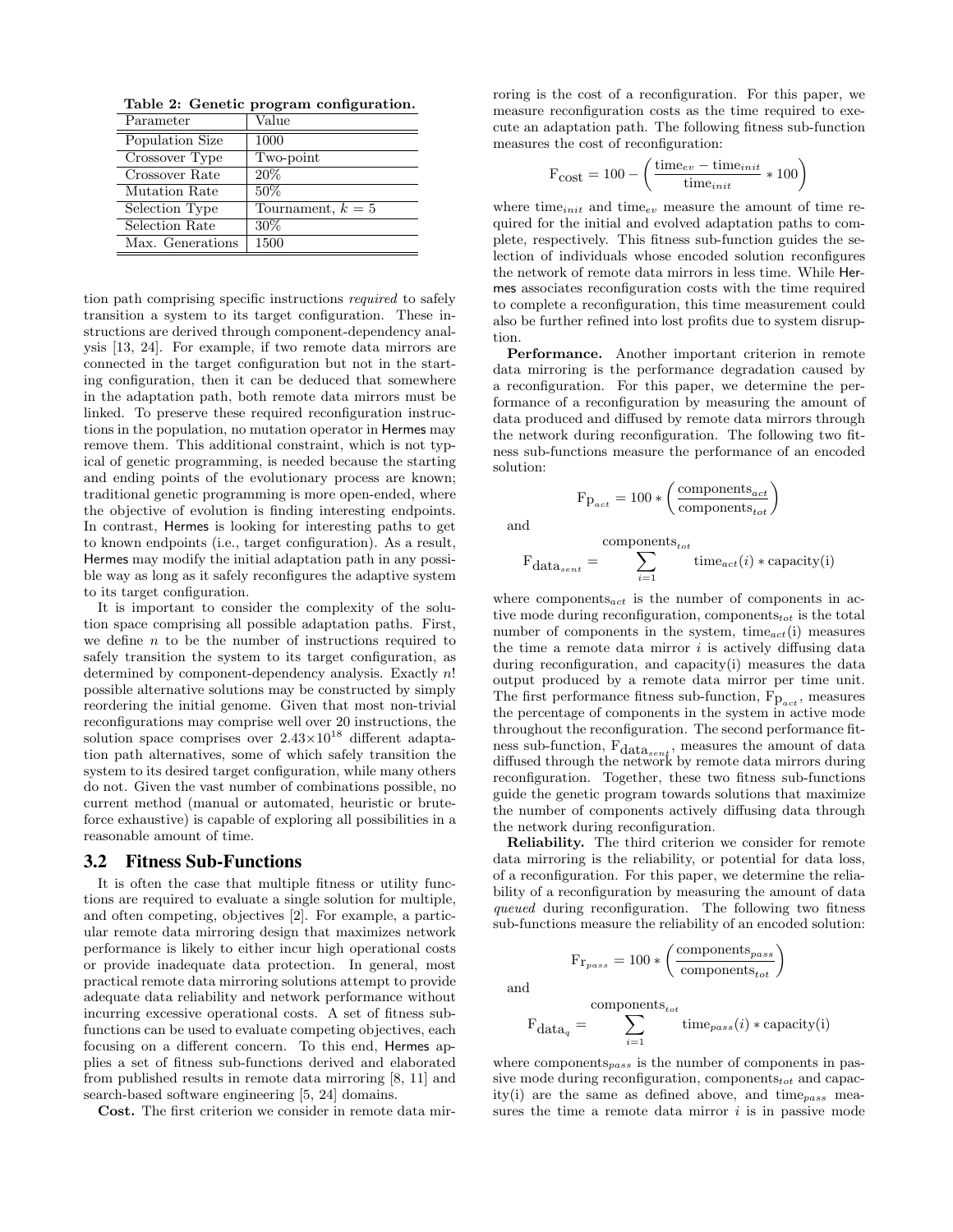throughout the reconfiguration process. The first fitness sub-function, Fr*pass* , measures the percentage of passivated remote data mirrors in the system. The second fitness subfunction,  $F_{data_q}$ , measures the amount of data produced by remote data mirrors that is queued because the remote data mirror was in passive mode at the time. Together, these two fitness sub-functions guide the genetic program towards solutions that create large regions of quiescence during reconfiguration. From the perspective of data reliability, establishing large regions of quiescence throughout the system is desirable because it implies data is better protected against failures during reconfiguration.

In Hermes, each set of fitness sub-functions is associated with a vector of coefficients that determines the relative priority of each design concern. By default, coefficients in this vector are all equivalent, implying that no one competing design objective is more significant than others. However, system requirements and environmental conditions may impose different constraints upon the type and quality of the evolved adaptation path. For instance, if the cost of losing data outweighs performance requirements, then the coefficient for reliability should be set to a value larger than that of performance and cost, thus guiding the evolutionary algorithms towards solutions that provide greater measures of reliability during reconfiguration. This vector of coefficients can also be updated at run time to address changing system and environmental conditions. Moreover, the set of fitness sub-functions and the vector of coefficients can be combined into a single scalar fitness value through a linear weighted sum, as follows:

$$
\begin{array}{lcl} \text { Fitness } & = & \alpha_{\text {cost}} * \text {F}_{\text {cost}} + \alpha_{\text {perf}} * \left(\text {F}_{\text {P}_{act}} + \text {F}_{\text {data}_{sent}}\right) + \\ & & \alpha_{\text {rel}} * \left(\text {F}_{\text {P}_{pass}} + \text {F}_{\text {data}_{q}}\right) - \text {penalties} \end{array}
$$

where *penalties* are reductions in fitness meant to punish individuals whose encoded solution produces undesirable effects or behaviors. For instance, any evolved adaptation path that either fails to transition the system to its desired target configuration, or does so while violating safety constraints, is severely penalized. The objective of penalizing individuals is to guide the evolutionary algorithm towards valid and meaningful solutions by removing individuals from the population with undesirable behaviors that do not promote safe adaptation.

#### 4. EXPERIMENTAL RESULTS

This section presents a set of experiments conducted to evolve safe adaptation paths that reconfigure a network of remote data mirrors [11]. Each experiment compares the relative fitness value of adaptation paths evolved by Hermes with those derived by component-dependency analysis. Specifically, we compare our results with Kramer and Magee's dynamic change management algorithm [13]. We selected this particular algorithm because it generates safe adaptation paths and is scalable. While the algorithm presented by Zhang *et al.* [24] generates globally optimal solutions that minimize system disruption, the algorithm is not scalable for the input sizes considered in these experiments. Similarly, the tranquility approach introduced by Vandewoude et al. [21] may not be practical for this domain as remote data mirrors frequently propagate large amounts of data and bounded time adaptation is essential.

To compare our results, we implemented Kramer and Magee's dynamic change management protocol [13], which is shown in Algorithm 1. The input for this algorithm comprises a set of components to be inserted (N*c*) and removed  $(N_r)$ , a set of links to be created or removed  $(LS)$ , and a set of components that must be passivated (CPS). The set of components to be passivated (CPS) comprises all components in  $N_r$ , all components with links to any component in  $N_r$ , and all components with a link in LS. The algorithm proceeds by passivating all components in CPS, thereby establishing a region of quiescence to preserve system consistency during reconfiguration. The algorithm then removes links from LS present in the system, followed by all components in  $N_r$ . Next, components in N*<sup>c</sup>* are inserted, followed by creating all remaining links in LS. Finally, all inserted components, as well as those in CPS that were not removed, are set to active mode, thereby completing the reconfiguration process.

| Algorithm 1 Reconfigure( $N_c$ , $N_r$ , LS, CPS)                               |
|---------------------------------------------------------------------------------|
| for all $i$ in CPS do                                                           |
| Passivate <i>i</i>                                                              |
| end for                                                                         |
| for all $i$ in LS do<br>if $LS(i)$ exists then<br>Unlink i<br>$LS = LS - LS(i)$ |
| end if                                                                          |
| end for                                                                         |
| for all i in $N_r$ do<br>Remove i<br>end for                                    |
| for all i in $N_c$ do<br>Create i<br>end for                                    |
| for all $i$ in LS do<br>Link i<br>end for                                       |
| for all i in $\{CPS - N_r + N_c\}$ do<br>Activate i<br>end for                  |

Each experiment was run on a MacBook Pro with a 2.53GHz Intel Core 2 Duo Processor and 4GB of RAM. For each set of results presented in this section, we performed 100 trials and plot the mean along with corresponding standard error bars. Random starting and target system configurations were generated for each trial. Although the following experiments explore a wide range of possible reconfigurations, including the insertion and removal of several remote data mirrors at run time, each trial focuses mostly on reconfiguring the network topology. This decision was based on the observation that inserting and removing numerous remote data mirrors at run time is generally impractical due to excessive operational costs.

Finally, for the following experiments, we defined the null hypothesis,  $H_0$ , to state that *adaptation paths evolved by* Hermes will show no difference in quality when compared to adaptation paths generated through component-dependency analysis. Furthermore, we define the alternative hypothesis,  $H_1$ , to state that Hermes will generate solutions better in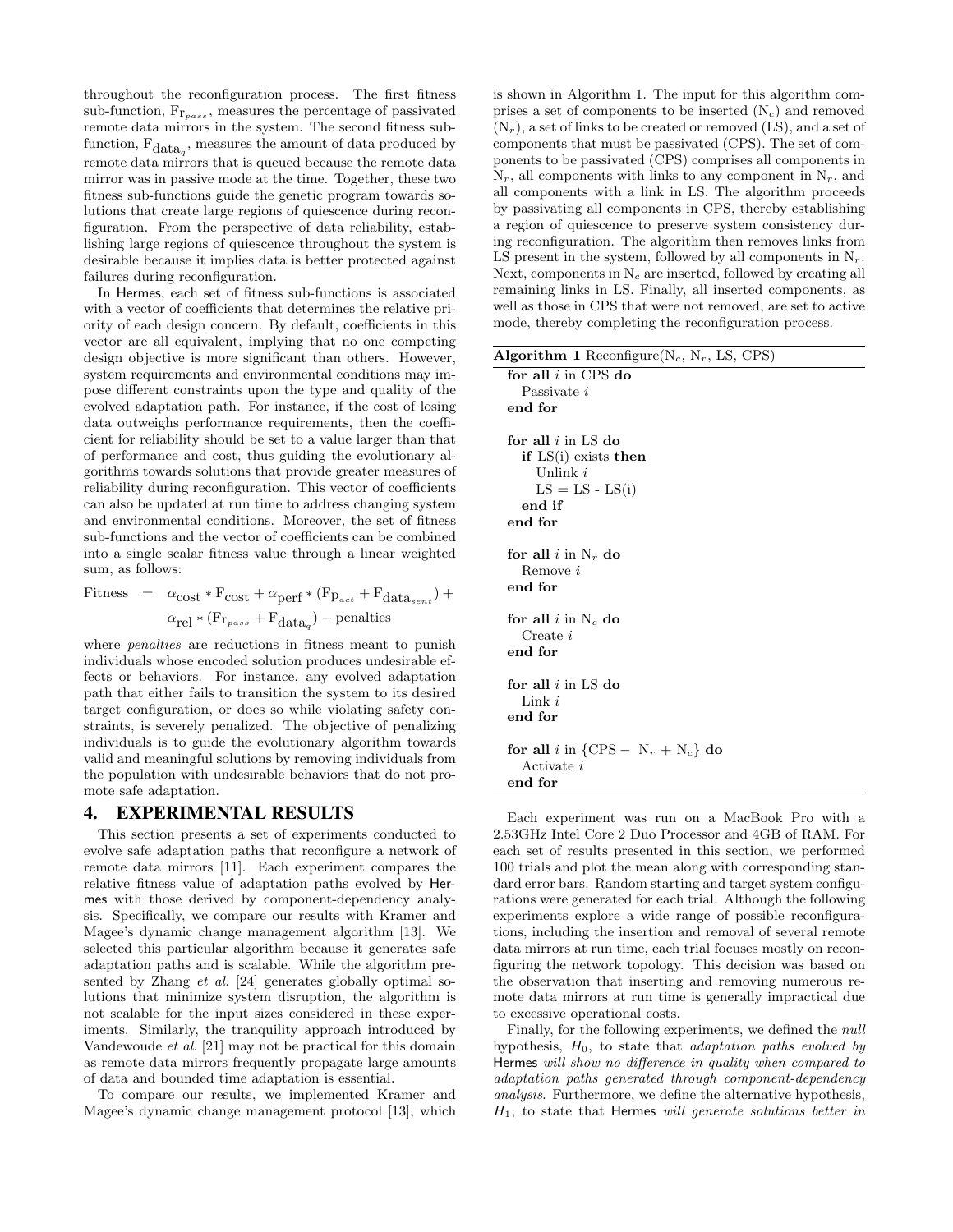quality than those produced through component dependencyanalysis. For each experiment, the quality of two different adaptation paths is determined by comparing the fitness values associated with each adaptation path.

#### 4.1 Base Comparison

This experiment compares the relative quality of adaptation paths evolved by Hermes with those obtained from component-dependency analysis. In this experiment we consider a typical scenario where the primary objective is to safely reconfigure the network of remote data mirrors while minimizing reconfiguration costs and maximizing reconfiguration performance and reliability, i.e.,  $\alpha_{\text{cost}} = \alpha_{\text{perf}} = \alpha_{\text{rel}}$  $= 0.333$ . In addition, we explore the performance characteristics of Hermes by applying our approach to networks of varying sizes and topologies, where a larger network size typically implies a more complex reconfiguration.

Figure 5 shows the average maximum fitness values for adaptation paths in this experiment. In particular, adaptation paths evolved by Hermes achieved greater fitness values than those produced by component-dependency analysis, with a statistical significance of  $p < 0.01$  using a ttest. This difference in fitness values implies that adaptation paths generated by component-dependency analysis can be optimized by using Hermes to provide better reconfiguration performance and reliability with a minimal increase in reconfiguration costs. Furthermore, the difference in fitness values gradually increases as the networks and adaptation paths grow in size and complexity  $(n=15 \text{ and } n=25)$ . This observation suggests that more opportunities for balancing competing objectives arise as the complexity of a reconfiguration increases. This observation also suggests that an approach such as Hermes is capable of exploiting such opportunities to improve the overall quality of safe adaptation paths.



Figure 5: Comparison of adaptation path quality.

Figure 6 plots the average maximum fitness values of solutions evolved by Hermes for different sized networks per generation. This plot illustrates the rapid rate at which Hermes builds upon and improves the quality of adaptation paths generated by component-dependency analysis, which are represented by the fitness value plotted at the 0 generation before Hermes modifies them (filled icon). Specifically, Hermes achieves large boosts in fitness values within the first

600 generations ( $\lt$  35 seconds), depending upon the relative size of the network. Thereafter, Hermes continues to finetune evolved adaptation paths until the maximum number of generations are exhausted.



Figure 6: Progression of average maximum fitness values for different network sizes.

# 4.2 Optimizing for performance and reconfiguration costs

This experiment compares the relative quality of solutions evolved by Hermes with those obtained by componentdependency analysis when the main objective is to minimize reconfiguration costs while maximizing reconfiguration performance, i.e.,  $\alpha_{\text{cost}} = 0.4$ ,  $\alpha_{\text{perf}} = 0.4$ , and  $\alpha_{\text{rel}} = 0.2$ . Such trade-off preferences may arise in scenarios where the reconfiguration is driven by variations in system performance rather than by failures that may threaten the functionality of the system. For example, communication paths between remote data mirrors may be reconfigured at run time as environmental conditions such as throughput and loss rate change. For all following experiments, the starting network of remote data mirrors comprises 25 components and at least 35 communication links.

Figure 7 plots the average maximum fitness values of adaptation paths evolved by Hermes per generation. Solutions evolved by Hermes achieve an approximate fitness value of 3398. In contrast, adaptation paths generated by component-dependency analysis achieve an approximate fitness value of 1536, which is represented by the filled circle plotted at generation 0 before Hermes modifies it. In general, Hermes evolved solutions that maximized performance without significantly increasing reconfiguration costs and thus improved fitness by 220%. To achieve this objective, Hermes reordered sets of reconfiguration instructions to sequentially reconfigure small subsets of remote data mirrors and connections at any given time, thereby enabling the majority of remote data mirrors to continue propagating data in the meantime. On the average, Hermes increased reconfiguration costs by approximately 12 seconds, less than a 3% increase. As such, the 220% difference in fitness values emphasizes how reordering the initial adaptation path may improve a reconfiguration's performance by reducing system disruption during reconfiguration. Lastly, as this plot illus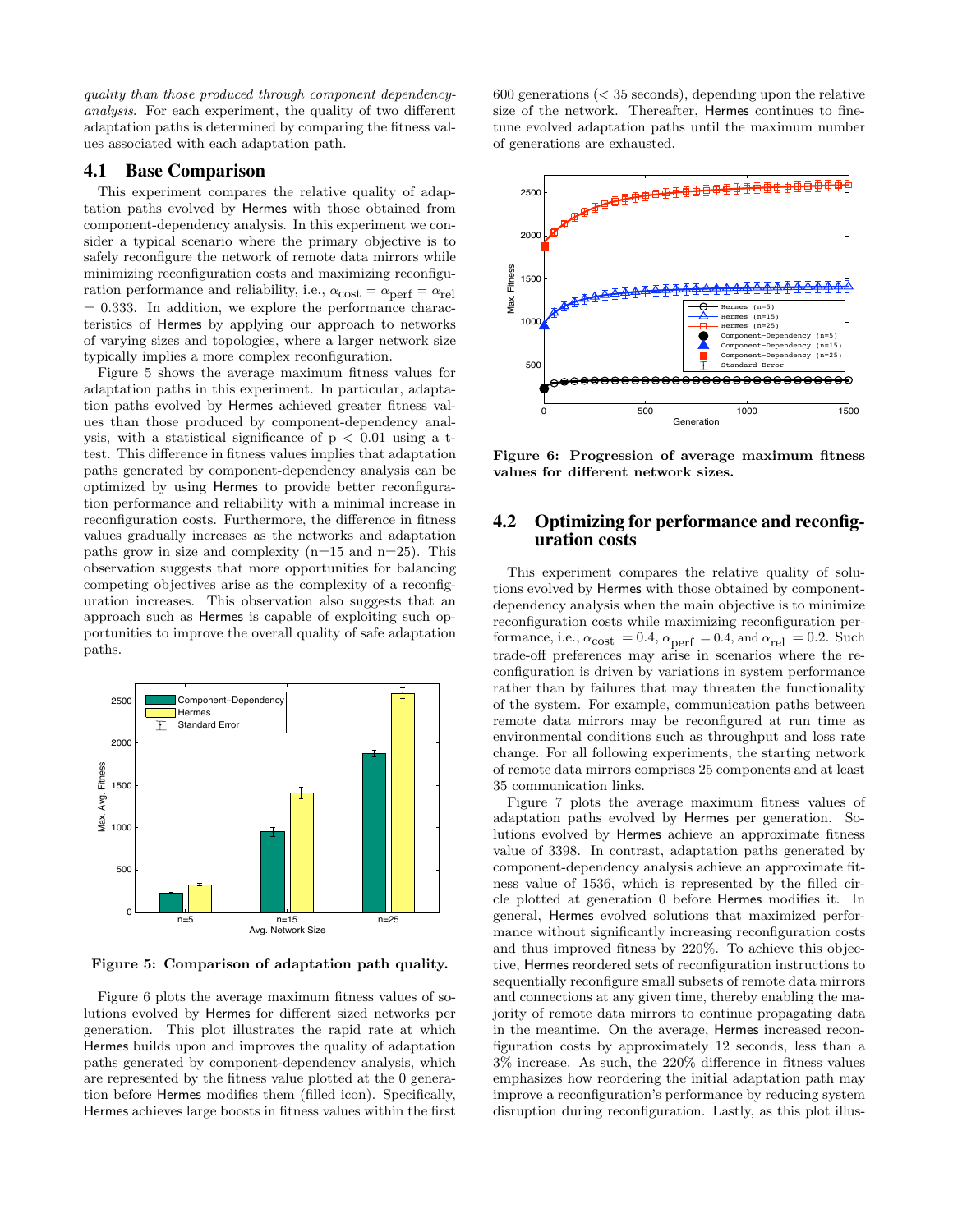trates, Hermes achieved large fitness gains within the first 500 generations  $\langle \langle 30 \rangle$  seconds), suggesting that tradeoffs may be balanced in a reasonable amount of time within the context of remote data mirroring.



Figure 7: Progression of average fitness values when minimizing reconfiguration costs and maximizing reconfiguration performance.

Finally, Figure 8 plots the average amount of data (in MB) sent and queued by remote data mirrors during reconfiguration. This plot is generated by analyzing evolved adaptation paths to determine the time period in which a remote data mirror is either in active or passive mode. As this plot illustrates, Hermes gradually evolves solutions that diffuse larger amounts of data, while queueing less data. These results confirm that adaptation paths are multi-dimensional. Furthermore, these results also suggest the inherent tradeoff between the performance and reliability of a reconfiguration. Specifically, minimizing system disruption enables remote data mirrors to diffuse greater amounts of data, but a single failure during reconfiguration could potentially lose significant amounts of data.



Figure 8: Performance and reliability tradeoffs in evolved solutions.

# 4.3 Optimizing for Reliability

This experiment compares the relative quality of solutions evolved by Hermes with those obtained by componentdependency analysis when the main objective is to maximize the reliability of a reconfiguration, i.e.,  $\alpha_{\text{cost}} = 0.2$ ,  $\alpha_{\text{perf}} =$ 0.2, and  $\alpha_{rel} = 0.6$ . Such trade-off preferences may arise when the reconfiguration is driven by failures that threaten the functionality of the system rather than by variations in system performance. For example, the failure of either a remote data mirror or a connection between remote data mirrors may cause data to be permanently lost. As such, this experiment explores scenarios where the cost of losing data is severe.

Figure 9 plots the average maximum fitness values of adaptation paths per generation. Solutions evolved by Hermes achieve an approximate fitness value of 4502, a 139% improvement over component-dependency analysis whose fitness is represented by the filled circle plotted at generation 0, before Hermes modifies the initial adaptation path. Hermes achieves higher fitness values by evolving solutions different from the initial adaptation path in two key ways. First, Hermes adds pairs of "*passivate*" and "*activate*" instructions not present in the initial adaptation path. Second, Hermes reorders the sequence of reconfiguration instructions to establish large regions of quiescence throughout most of the reconfiguration. Specifically, passivate instructions are shifted to the beginning of the adaptation path, thereby temporarily pausing most remote data mirrors. Hermes then reconfigures the network of remote data mirrors before finally setting remote data mirrors back to active mode. Although this strategy is similar to Kramer and Magee's dynamic change management protocol, Hermes also makes tradeoffs with factors such as performance and cost. Lastly, this plot also illustrates how Hermes achieves large fitness gains within the first 500 generations  $\langle \langle 30 \rangle$  seconds), which further reaffirm our findings that Hermes can balance competing tradeoffs in a reasonable amount of time within the context of remote data mirrors.



Figure 9: Progression of average fitness values when maximizing reconfiguration reliability.

In contrast to the previous experiment, where minimizing reconfiguration disruption was one of the primary concerns, in this experiment the cost of reconfiguration increased in order to maximize the reliability of the reconfiguration. As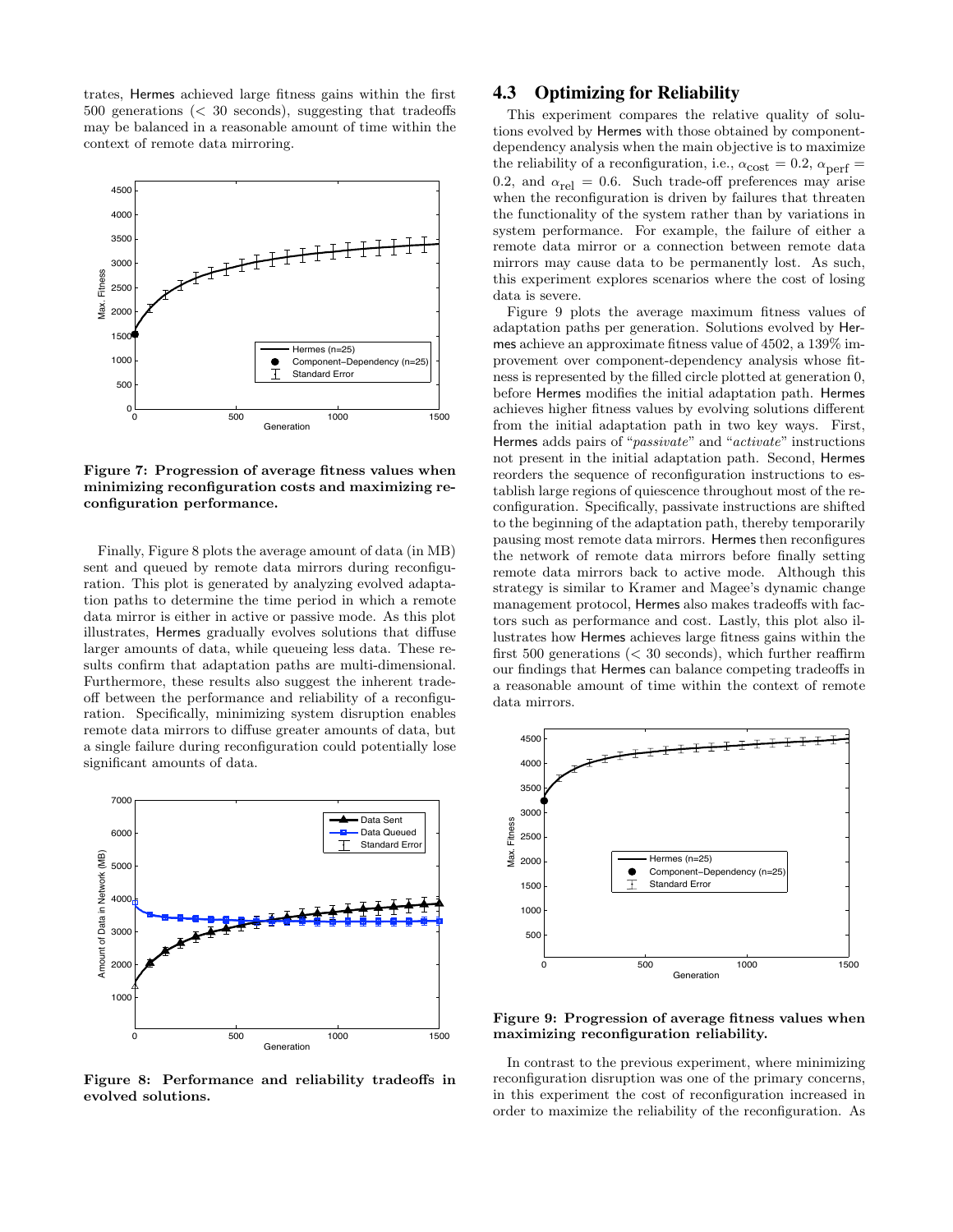Figure 10 illustrates, Hermes increased reconfiguration costs, on the average, by approximate 33 seconds more than the initial adaptation path, an increase of approximate 12%. This increase in reconfiguration cost is a direct result of the additional passivate and activate instructions inserted by Hermes. Interestingly, these paris of additional instructions were sometimes applied to remote data mirrors not involved in the reconfiguration process. Were it not for these additional instructions, these remote data mirrors would have propagated data during the entire reconfiguration. Thus, by passivating most remote data mirrors, Hermes provided better data reliability at the expense of higher reconfiguration costs.



Figure 10: Average time required to complete reconfiguration when maximizing reconfiguration reliability.

Figure 11 plots the amount of data (in MB) sent and queued by remote data mirrors during reconfiguration. Data sent measures the amount of data remote data mirrors diffused during reconfiguration as a result of being active. Likewise, data queued measures the amount of data produced but not diffused by remote data mirrors because their operational status was set to passive state. As this plot illustrates, Hermes gradually evolves solutions that queue larger amounts of data than is diffused throughout the network. Although this plot suggests greater amounts of data production and diffusion during reconfiguration when compared to Figure 8, this difference is a result of longer times required for the reconfiguration to complete. The longer the reconfiguration, the greater the amount of data produced and diffused, even though fewer remote data mirrors are in active mode. Lastly, these results also confirm the tradeoffs observed in the previous experiments between the performance and reliability of adaptation paths. Namely, maximizing reliability typically implies a higher level of system disruption. While it is generally undesirable to disrupt system services by passivating large numbers of remote data mirrors, doing so creates a region of quiescence that better protects data against failures during reconfiguration.

#### 5. DISCUSSION

The experiments presented in this paper confirm that adaptation paths are multi-dimensional and that the specific sequence of reconfiguration instructions produce non-linear



Figure 11: Reconfiguration and performance tradeoffs in evolved solutions.

effects upon the cost, performance, and reliability of a reconfiguration. In each experiment trial, adaptation paths evolved by Hermes achieved a higher fitness value than those produced by component-dependency analysis, with a significance of  $p < 0.01$ . As a result, we reject our null hypothesis,  $H_0$ . Furthermore, we accept our alternate hypothesis,  $H_1$ and conclude that Hermes is capable of evolving higher quality adaptation paths when compared to those generated by component-dependency analysis while also balancing multidimensional tradeoffs between non-functional requirements.

In terms of execution times, Hermes terminated within 2 minutes or less. In this amount of time, Hermes evaluated approximately 1.5 million candidate adaptation paths. Furthermore, Hermes typically achieved large gains in fitness within the first 500 generations (30 seconds). In this relatively short amount of time, Hermes is able to automatically find safe adaptation paths that balance competing objectives better than what other techniques currently produce. Moreover, since Hermes always starts with a viable safe adaptation path generated by component-dependency analysis, the solutions produced by Hermes can only improve. As a result, Hermes does not require a predetermined amount of execution time before a viable safe adaptation path is available.

# 6. CONCLUSIONS

In this paper we presented Hermes, an approach for evolving safe adaptation paths while balancing competing objectives in non-functional requirements. By rescaling the relative importance of each concern, Hermes can evolve different types of solutions in response to changing requirements and environmental conditions. While Hermes can be applied at design time to explore larger sets of safe adaptation paths, it may also be applied at run-time. Future work includes extending Hermes to exploit potential parallelism between reconfiguration instructions, as well as exploring how different reconfiguration instruction costs affect the quality of solutions evolved by Hermes. Lastly, we plan on extending and applying Hermes to different application domains, including different architectures such as multi-tiered and virtual machine infrastructures.